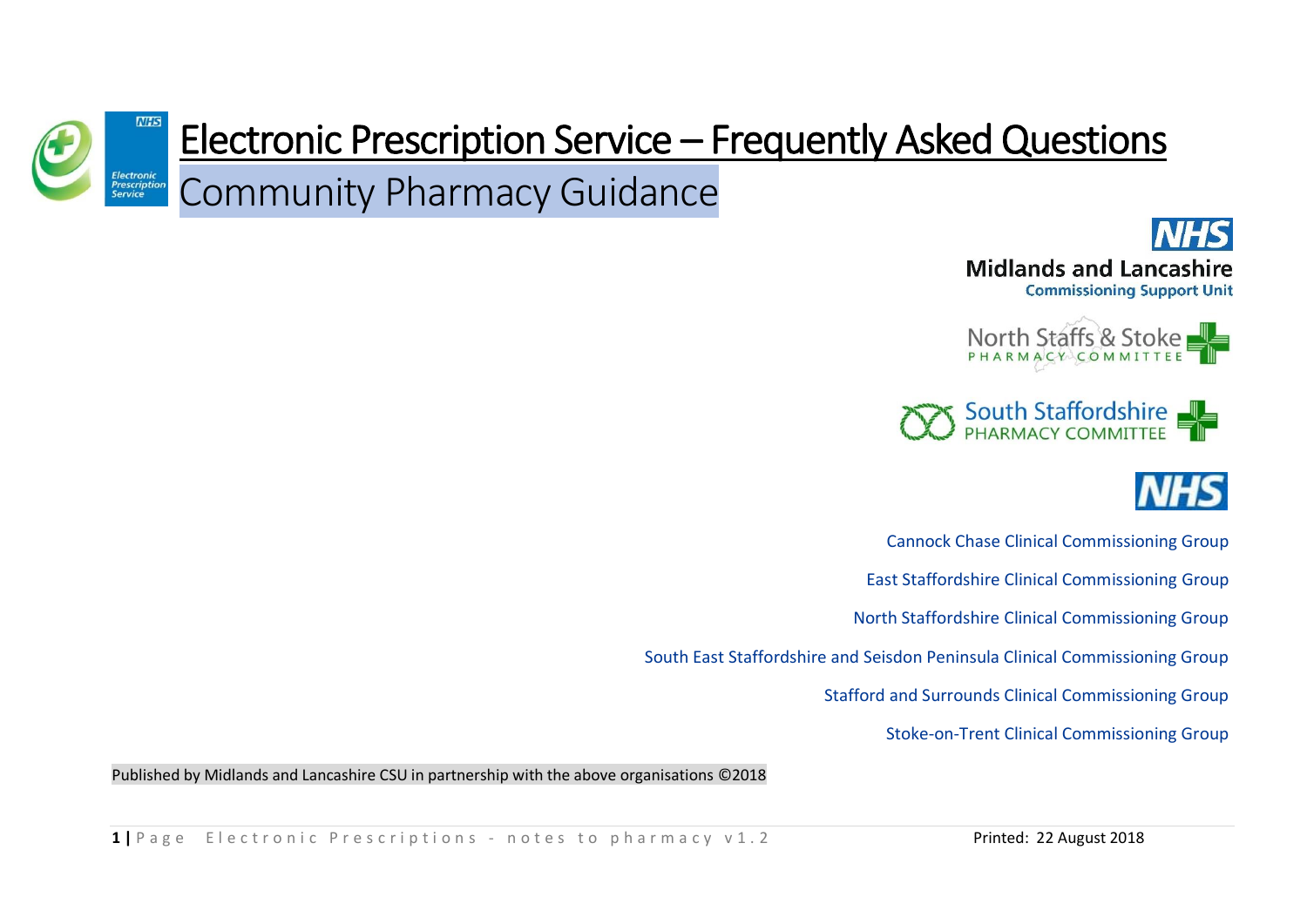This document provides guidance on some common 'Frequently Asked questions' that community pharmacies have lodged with the EPS Project Team.

In addition, NHS Digital provide further guidance at<https://digital.nhs.uk/services/electronic-prescription-service/electronic-prescriptions-for-dispensers>

| Query          |                                                                                                                                                                                      | Solution                                                                                                                                                                                                                                                                                                                                                                                                                                                                                                                                                                                                                                                                                                                                           | Action                                                                                                                                                                  |
|----------------|--------------------------------------------------------------------------------------------------------------------------------------------------------------------------------------|----------------------------------------------------------------------------------------------------------------------------------------------------------------------------------------------------------------------------------------------------------------------------------------------------------------------------------------------------------------------------------------------------------------------------------------------------------------------------------------------------------------------------------------------------------------------------------------------------------------------------------------------------------------------------------------------------------------------------------------------------|-------------------------------------------------------------------------------------------------------------------------------------------------------------------------|
| $\mathbf{1}$ . | "We are unable to sort<br>scripts in the PMR, to<br>identify acute scripts"                                                                                                          | If PMR allows, sort by prescription type (Possibly not available in NexPhase and<br><b>Pharmacy Manager)</b><br>Pharmacy can use Prescription Tracker to show scripts received 'Today', sorted by<br>Prescription Type and cut/paste barcode to PMR to locate specific acute scripts                                                                                                                                                                                                                                                                                                                                                                                                                                                               | Sort by prescription type, if possible<br>Use Prescription Tracker to identify<br>recent acute scripts, and use barcode<br>to identify/download specific scripts        |
| 2.             | "Patients expect the<br>prescription to be ready<br>when they arrive at the<br>pharmacy, especially<br>acutes sent after a<br>consultation"                                          | Practices will reiterate to patients, that pharmacy still needs time to prepare the<br>script, once it has been received electronically. Pharmacies and practices are<br>encouraged to take part in the 'Walk in my shoes' initiative to improve their<br>mutual understanding of the process.                                                                                                                                                                                                                                                                                                                                                                                                                                                     | Encourage closer understanding with<br>local practices.<br>https://psnc.org.uk/wp-<br>content/uploads/2017/06/PSNC-<br>Briefing-041.17-Walk-in-my-Shoes-<br>toolkit.pdf |
| 3.             | "We receive EPS scripts<br>randomly during the<br>day, from numerous<br>practices. Previously,<br>we could plan our work<br>around the collection<br>drivers schedule of<br>visits." | As EPS scripts can be uploaded at different times by different practices, it is more<br>difficult to plan for delivery of scripts, compared to the routine collection based on<br>previous driver-based collection schedule. Pharmacies are encouraged to liaise<br>with their main practices to understand the signing pattern, and run the EPS<br>download several times an hour, especially after the late morning and mid -<br>afternoon signing sessions.<br>Note – Pharmacies using Proscript need to be aware that the computer will be<br>locked for a short time during downloads, and so less frequent downloads may be<br>appropriate if only one computer in pharmacy This does not apply to the newer<br>version - Proscript Connect. | Encourage closer understanding with<br>local practices.<br>Carry out regular EPS downloads<br>during day                                                                |
| 4.             | "Our Patients are<br>ordering early to meet<br>$48 + 48$ hour<br>turnaround, but the<br>practice is rejecting the<br>order as over ordering."                                        | Norm is that practice require 48 hours to process a repeat request, plus 48 hours<br>in pharmacy to have ready to dispense. Some practices have identified early<br>ordering as potential overuse and so delayed production of scripts.<br>Practices will be reminded of 48/48 timescale as defined in 'Medicines Matter'<br>Charter.                                                                                                                                                                                                                                                                                                                                                                                                              | Confirmation of timescales to go in<br>Practice FAQ guide, and recommend<br>communicating message back to<br>pharmacy.                                                  |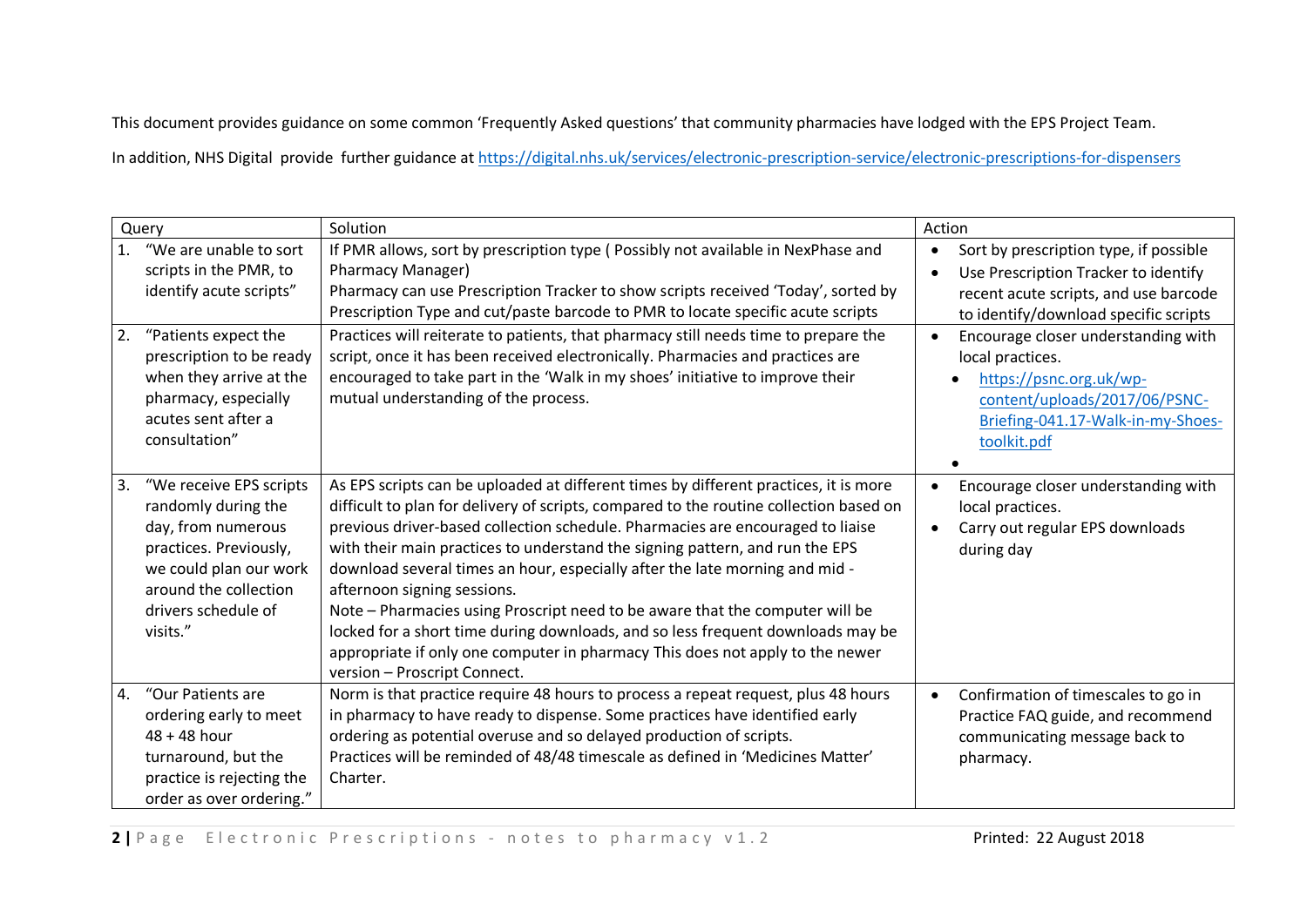| 5. | "When patients order<br>medication via the<br>surgery online systems,<br>it gives the impression<br>that the order has been<br>approved<br>immediately."                                     | The online system just acknowledges receipt of the request, not that it will be<br>approved. Practices will be promoting the Medicines Matter Charter and will be<br>encouraged to explain timescales to patients.<br>There is a risk that patients on eRD may also order online in error, until they<br>become used to the system.                                                           | Confirmation of timescales to go in<br>$\bullet$<br>Practice FAQ guide<br>Practices will be instructed to check<br>$\bullet$<br>for inappropriate orders from patients<br>already on electronic Repeat<br>Dispensing regime                                                                                                                |
|----|----------------------------------------------------------------------------------------------------------------------------------------------------------------------------------------------|-----------------------------------------------------------------------------------------------------------------------------------------------------------------------------------------------------------------------------------------------------------------------------------------------------------------------------------------------------------------------------------------------|--------------------------------------------------------------------------------------------------------------------------------------------------------------------------------------------------------------------------------------------------------------------------------------------------------------------------------------------|
| 6. | "We do not see Post-<br>dated scripts on the EPS<br>download, until due<br>date."                                                                                                            | EPS does not create post-dated scripts until date they become valid. Practices are<br>encouraged not to process post-dated scripts via EPS, rather look to deploy via<br>eRD.                                                                                                                                                                                                                 | Practices will be reminded not to<br>process post-dated scripts via EPS.<br>Support to practices for eRD is being<br>provided in 2018.                                                                                                                                                                                                     |
| 7. | "Why do some<br>medications not come<br>via EPS, but on FP10s,<br>when other practices<br>seem to manage to<br>send via EPS ie.Split<br>scripts (non-DM&D<br>items and Controlled<br>Drugs)" | Practices will be encouraged to review existing items that are not able to be sent<br>via EPS e.g. caplets, Sharps Bins etc. Many of these items can be switched to an<br>EPS compliant alternative.<br>When a split script is unavailable, then practices will be encouraged to send a note<br>to pharmacy advising 'Script to collect'.                                                     | Practices will be given updated<br>guidance on identifying potential non-<br>DM&D items and alternatives, and if<br>unavoidable, to send a message to<br>pharmacy.<br>For more details -<br>https://digital.nhs.uk/binaries/conten<br>t/assets/legacy/pdf/4/r/eps_dm_d_a<br>nd prescribing systems combined f<br>actsheet_feb_17_v0.13.pdf |
| 8. | "If a patient is issued<br>with an acute<br>prescription, we ask the<br>practice to print a<br>prescribing token, but<br>they are reluctant."                                                | In normal use, a prescribing token is not required, as the Prescription Tracker can<br>be used to identify the most recent acutes, and then use this barcode to locate the<br>specific script.<br>Practices who run late night surgeries may choose to print a normal FP10 if the<br>nominated pharmacy is closed or if the patient needs to collect the medication<br>from another pharmacy. | Pharmacies to use the 'My Site'<br>option in Prescription Tracker and sort<br>via Prescription Type and specific date<br>range.                                                                                                                                                                                                            |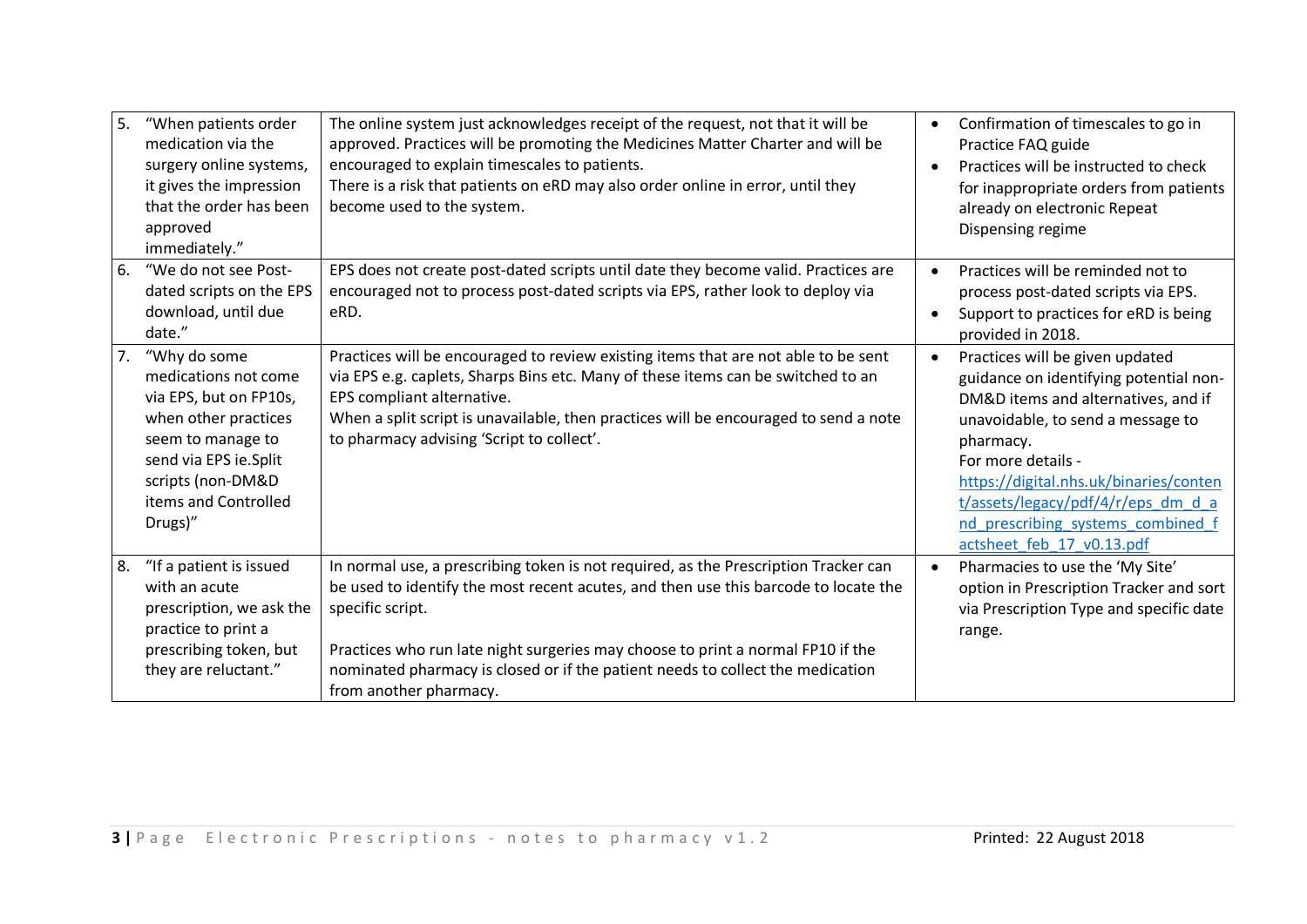| 9. | "Why do medications<br>like Methotrexate<br>sometimes come on a<br>FP10, and sometimes<br>via EPS from the same<br>practice?" | Methotrexate and other such medications need to be reviewed by the GP before<br>issue, and so this may be held back, while other items are approved and sent<br>through for signing by the duty GP.<br>We are looking to ask practices to keep all items together on one script and use<br>the 'Request with Query' option to pass this to one GP for approval as a whole.                                                                                                                                                                                                                                                                                                                                                                                                                                                                                                                                                                                                                                                                                                                                                                                                                                                                                                                                                                                                                                                                                                                                                                                                                                                                                                                                                                                                                                                  | Guidance provided to practices                                        |
|----|-------------------------------------------------------------------------------------------------------------------------------|-----------------------------------------------------------------------------------------------------------------------------------------------------------------------------------------------------------------------------------------------------------------------------------------------------------------------------------------------------------------------------------------------------------------------------------------------------------------------------------------------------------------------------------------------------------------------------------------------------------------------------------------------------------------------------------------------------------------------------------------------------------------------------------------------------------------------------------------------------------------------------------------------------------------------------------------------------------------------------------------------------------------------------------------------------------------------------------------------------------------------------------------------------------------------------------------------------------------------------------------------------------------------------------------------------------------------------------------------------------------------------------------------------------------------------------------------------------------------------------------------------------------------------------------------------------------------------------------------------------------------------------------------------------------------------------------------------------------------------------------------------------------------------------------------------------------------------|-----------------------------------------------------------------------|
|    | 10. "Why do some<br>appliance device item<br>not come via EPS<br>anymore, but a<br>separate FP10? "                           | The majority of practices use EMIS Web, which has recently revised the way in<br>which EPS scripts for appliances are processed. This change has now been<br>reversed, to prevent the unnecessary production of FP10s when no appliance<br>contractor nomination was set. New guidance has been provided to practices.<br>Where a patient has a DAC nomination in place, any items prescribed which are<br>deemed to be "devices" in the DMD - and these devices are the only items on the<br>prescription - will automatically default to the nominated DAC, even if the patient<br>also has a nominated community pharmacy. This will include things like Sharps<br>Bins as well as the more obvious devices such as colostomy products. The<br>prescriber (person preparing the prescription for signing) can however change this<br>nomination to the community pharmacy should that be the preferred destination<br>for things such as Sharps Bins.<br>Where a patient has both a DAC and Community Pharmacy in place, any<br>prescription issued which has any medication included, will default to the<br>community pharmacy as the nominated destination, even if that prescription<br>includes devices which should go to a DAC, then the prescription will default to the<br>community Pharmacy nomination because of the presence of medications - DACs<br>are not licenced to dispense medications.<br>Therefore, anyone who is issuing a prescription for a patient which includes a<br>device(s) should be vigilant and ensure that prescription should be for items only<br>intended to go to the DAC and kept separate from devices which are supplied by a<br>pharmacy or medications, but if the device is to be supplied by a pharmacy it can<br>be combined with medication should that be appropriate. | To note and advise practice if this<br>guidance is not being followed |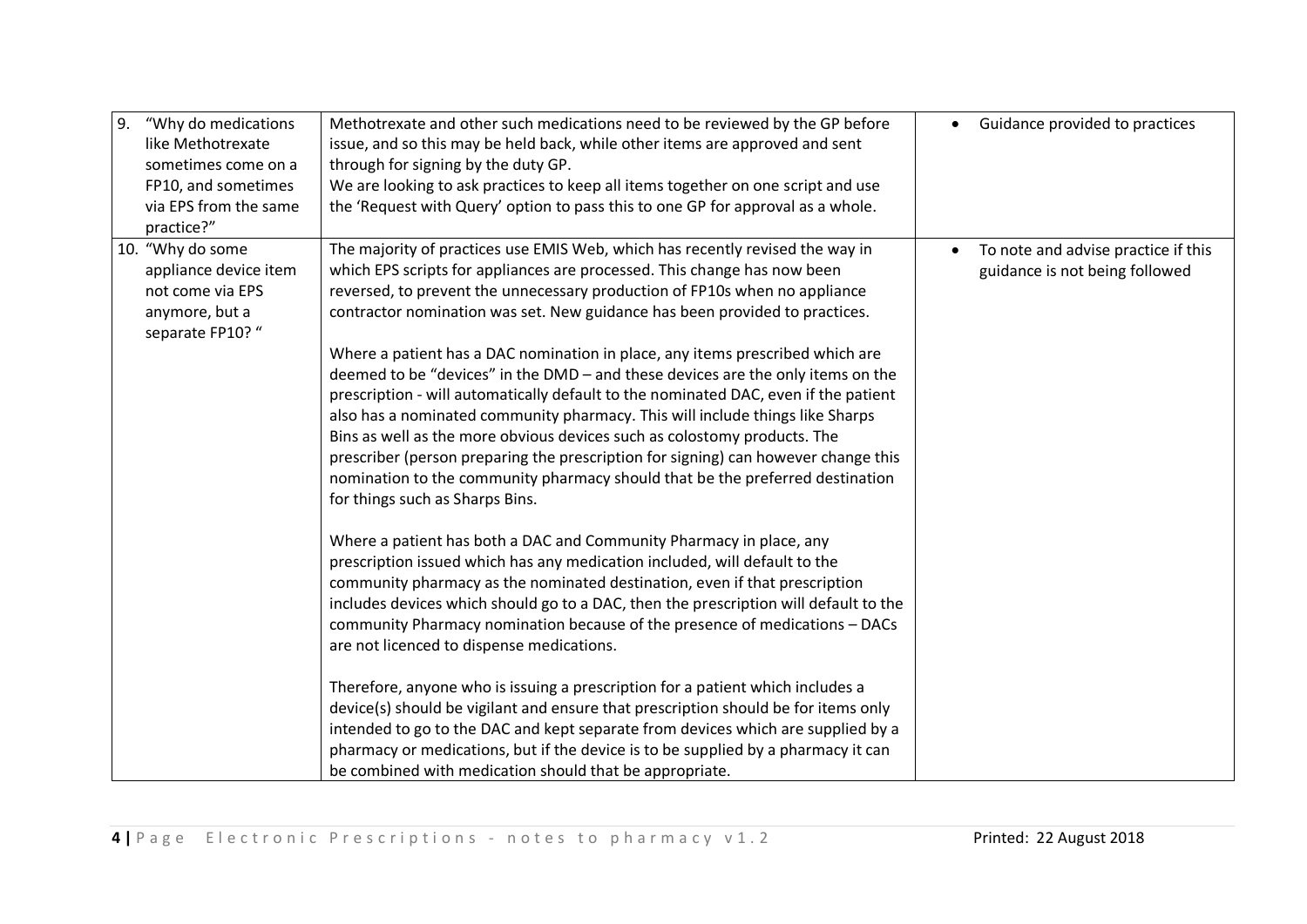| 11. "We had a situation<br>with a new patient | If the PMR is down and a patient presents for an Emergency Script then the<br>pharmacy should follow their usual SOP. | <b>General Business continuity Guidance</b><br>http://psnc.org.uk/dispensing- |
|-----------------------------------------------|-----------------------------------------------------------------------------------------------------------------------|-------------------------------------------------------------------------------|
| presenting for an                             |                                                                                                                       | supply/eps/contingency-                                                       |
| Emergency script sent                         | Only in exceptional circumstances should there be a need to ask the practice to                                       | arrangements/eps-technical-issues-                                            |
| via EPS when our PMR                          | cancel the EPS script and issue a FP10.                                                                               | and-contingency-arrangements/                                                 |
| was down. We asked                            |                                                                                                                       | <b>Business Continuity option in</b>                                          |
| the practice to issue an                      | Pharmacies are encouraged to revisit the Business Continuity guidance on the                                          | Prescription Tracker -                                                        |
| FP10, but they                                | PSNC website.                                                                                                         | http://psnc.org.uk/dispensing-                                                |
| refused."                                     |                                                                                                                       | supply/eps/dispensing-in-eps-release-                                         |
|                                               | Pharmacies can use the new 'Business Continuity' option in the prescription<br>tracker.                               | 2/retrieving-eps-scripts/eps-                                                 |
|                                               | Pharmacy staff who have the pharmacy premises set on their Smartcard will be                                          | prescription-tracker/                                                         |
|                                               | able to see their pharmacy's outstanding EPS prescriptions and medicines                                              |                                                                               |
|                                               | information for each of those prescriptions. In the event of an outage, this                                          |                                                                               |
|                                               | information may help pharmacy teams to continue to provide services to patients                                       |                                                                               |
|                                               | and to plan additional actions they need to take, including with local GP practices,                                  |                                                                               |
|                                               | if the outage is likely to last for a prolonged period.                                                               |                                                                               |
| 12. "Practices are not                        | Some practices are not sending a message to pharmacies that there is Controlled                                       | Practices will be reminded to add a                                           |
| letting us know when                          | Drug or non-DM&D medication script to collect from the practice. This can cause                                       | 'Item to collect/ CD to follow' type                                          |
| there is a script to                          | delay and extra work for all parties.                                                                                 | message on the prescription to alert                                          |
| collect, causing delay to                     | Practices will be asked to ensure that all FP10s to be collected are stored in                                        | the pharmacy that a FP10 needs to be                                          |
| the patient and a visit                       | nominated-pharmacy order.                                                                                             | collected and add to the set of scripts                                       |
| to the practice to                            | Unfortunately, the GP clinical systems cannot yet automatically add a message to                                      | for pharmacy collection, not under                                            |
| collect."                                     | pharmacy to inform that it is a split script.                                                                         | patient name.                                                                 |
|                                               |                                                                                                                       | Practices will be encouraged to print                                         |
|                                               |                                                                                                                       | the Nominated Pharmacy name on                                                |
|                                               |                                                                                                                       | the RHS of the FP10s                                                          |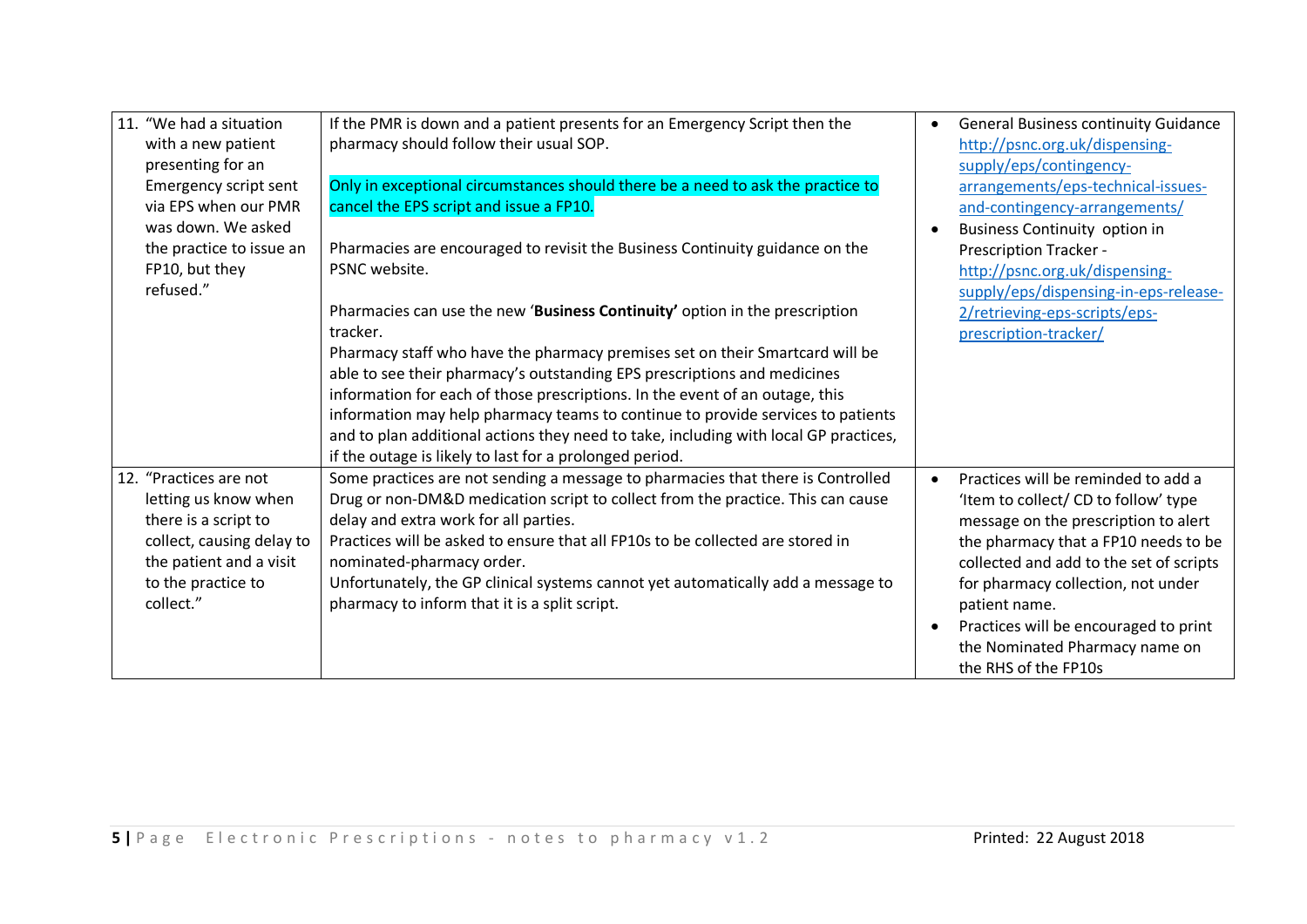| 13. "Some practices seem<br>inconsistent, in that<br>one month we will get a<br>prescription via EPS,<br>but the exact same<br>medication is issues via<br>an FP10 the next<br>month. Why?" | This could be caused by a number of issues; the signing clinician not having a<br>smartcard at the time of signing, forcing a FP10; or maybe locums not set up on<br>the system for EPS.                                                                                                                                                                                                                                                                                                            | 32 Practices across Staffordshire have<br>$\bullet$<br>recently had an EPS Review meeting<br>to identify issues, including<br>consistency.<br>Try the 'Walk in my shoes' process -<br>Pharmacies are encouraged to point<br>out inconsistencies with use of EPS so<br>that practices can identify causes -<br>may be due to locums or non-use of<br>smartcards, which can be addressed. |
|---------------------------------------------------------------------------------------------------------------------------------------------------------------------------------------------|-----------------------------------------------------------------------------------------------------------------------------------------------------------------------------------------------------------------------------------------------------------------------------------------------------------------------------------------------------------------------------------------------------------------------------------------------------------------------------------------------------|-----------------------------------------------------------------------------------------------------------------------------------------------------------------------------------------------------------------------------------------------------------------------------------------------------------------------------------------------------------------------------------------|
| 14. "Are locums not signing<br>EPS scripts?"                                                                                                                                                | Some pharmacies have reported that locums at certain practices are routinely not<br>signing scripts via EPS.                                                                                                                                                                                                                                                                                                                                                                                        | These practices are receiving guidance<br>$\bullet$<br>to review their processes.                                                                                                                                                                                                                                                                                                       |
| 15. "When we check with a<br>practice for a missing<br>script, we discover they<br>are still awaiting<br>signing"                                                                           | Some pharmacies have reported that practice reception staff have informed<br>patients that scripts have been sent via EPS, but in fact they are still waiting for<br>signing.                                                                                                                                                                                                                                                                                                                       | Practices will receive a reminder on<br>$\bullet$<br>how to check on the status of<br>prescription requests.                                                                                                                                                                                                                                                                            |
| 16. "Requests from district<br>nurses for bandages<br>are not being sent via<br>EPS, forcing the patient<br>to make an extra<br>journey to the<br>practice."                                | In some circumstances, District Nurses are asking practices to generate a script for<br>bandages, and as the patient has a nomination, the assumption is that it will be<br>sent to the pharmacy via EPS. Unfortunately, bandages tend to be non-DM&D<br>compliant and so a FP10 is printed. Unless the pharmacy / practice have a<br>collection arrangement, there is the risk that the patient will present at the<br>pharmacy, but the pharmacy are not aware, as they had not ordered the item. | Practices have been advised to print<br>the name of the Nominated<br>Pharmacy, on the FP10, so that staff<br>can easily identify prescriptions that<br>need collection.                                                                                                                                                                                                                 |
| 17. "Why are some<br>practices still faxing<br>scripts?"                                                                                                                                    | Practices should not be faxing scripts that can be sent via EPS.<br>The Royal Pharmaceutical Society provides guidance in the Medicines Ethics and<br>Practice July 2017 guide; pharmacies should discuss the risks involved with the<br>practice, and encourage alternative methods for the supply of medicine in an<br>emergency.                                                                                                                                                                 | A reminder will be issued to the<br>practices involved.<br>Note the update below 'Future of EPS',<br>which explains plans to allow Out of hours<br>/ Urgent Care providers to send<br>prescriptions via EPS rather than via fax.                                                                                                                                                        |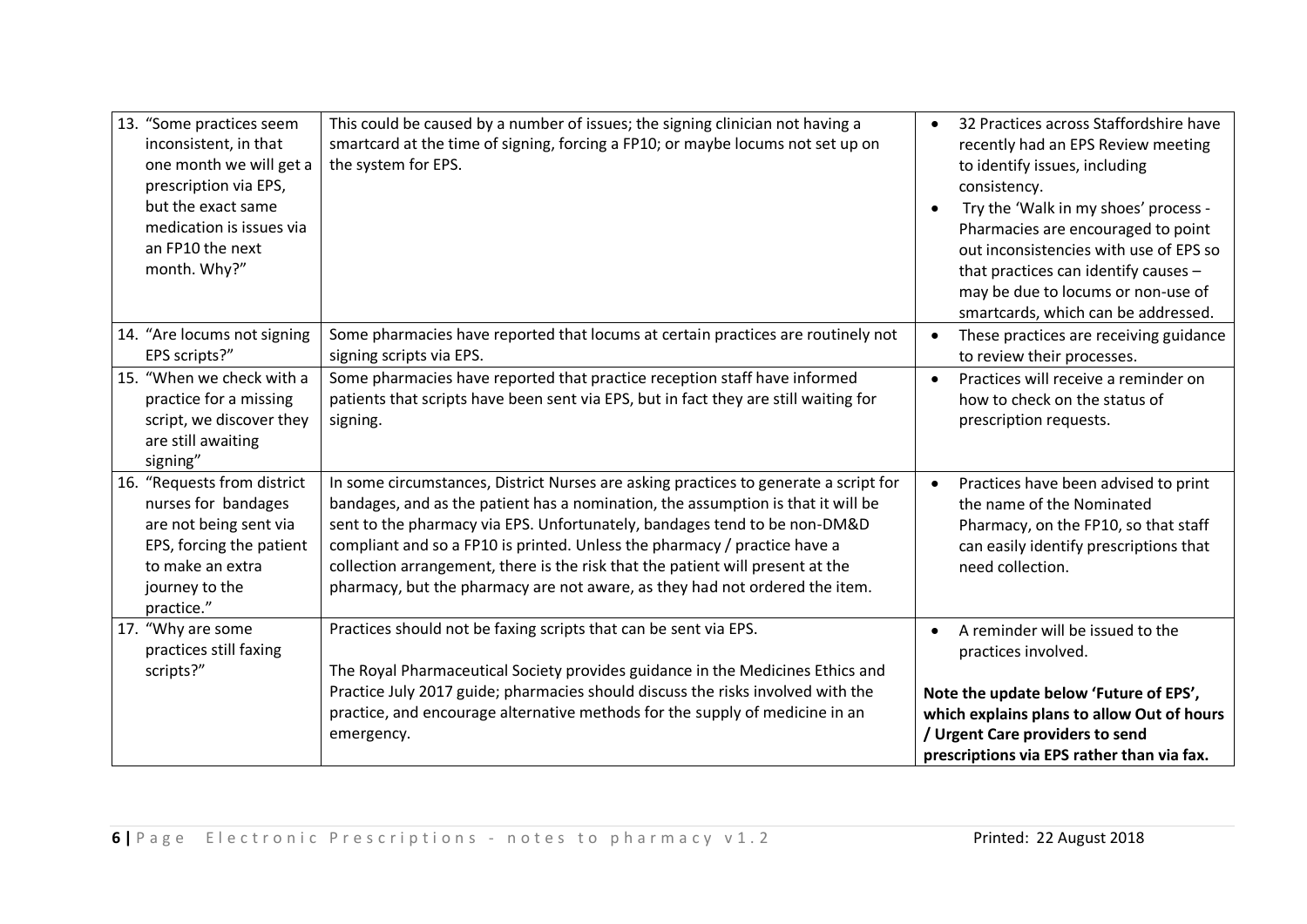| 18. "Difficulties arranging 7<br>day scripts for MDS<br>packs."        | Some pharmacies report that MDS packs have to be prepared on the day they are<br>required, as the post-dated scripts only appear on the date due.<br>Practices and pharmacies are encouraged to review use of post-dating (not<br>recommended via EPS), and instead look to deploy electronic repeat dispensing<br>$(eRD)$ .<br>Note: Some patients on 7 day prescriptions may require regular changes to<br>medication, and so may not be appropriate for eRD. | Further guidance on how to use eRD<br>for 7 day scripts available at<br>http://www.pharmacylancashire.org/<br>eps/7-day-repeat-dispensing-eps/<br>Practices will receive further eRD<br>support in 2018<br>Further guidance on the use of 7 day<br>vs 28 day scripts available:<br>(South Staffs)<br>$\circ$<br>http://www.southstaffordshirejointfo<br>rmulary.nhs.uk/docs/apg/7%20Day%2<br>0Joint%20Statement%20-<br>%20Approved.pdf<br>(North Staffs)<br>$\circ$<br>http://www.northstaffslpc.co.uk/reso<br>urces/electronic-prescription-service-<br>eps/7-day-repeat-dispensing-eps/ |
|------------------------------------------------------------------------|-----------------------------------------------------------------------------------------------------------------------------------------------------------------------------------------------------------------------------------------------------------------------------------------------------------------------------------------------------------------------------------------------------------------------------------------------------------------|-------------------------------------------------------------------------------------------------------------------------------------------------------------------------------------------------------------------------------------------------------------------------------------------------------------------------------------------------------------------------------------------------------------------------------------------------------------------------------------------------------------------------------------------------------------------------------------------|
| 19. "What is the procedure<br>for reporting incorrect<br>nominations?" | Pharmacies are encouraged to check that nominations are correctly set for their<br>regular customers, and to report any irregularities to LPC/NHS England.<br>Patients can make a complaint if they think a nomination has been made without<br>their consent.                                                                                                                                                                                                  | Pharmacies and general practices are<br>encouraged to display the poster<br>available for download at:<br>http://psnc.org.uk/wp-<br>content/uploads/2015/10/Poster-<br>combatting-prescription-direction-<br>FINAL-MAIN.pdf<br>Details of the investigation process<br>are explained at:<br>http://psnc.org.uk/wp-<br>content/uploads/2013/04/PSNC-<br>Briefing-055.15-Dealing-with-<br>problems-arising-from-the-Direction-<br>of-Prescriptions-poster.pdf                                                                                                                               |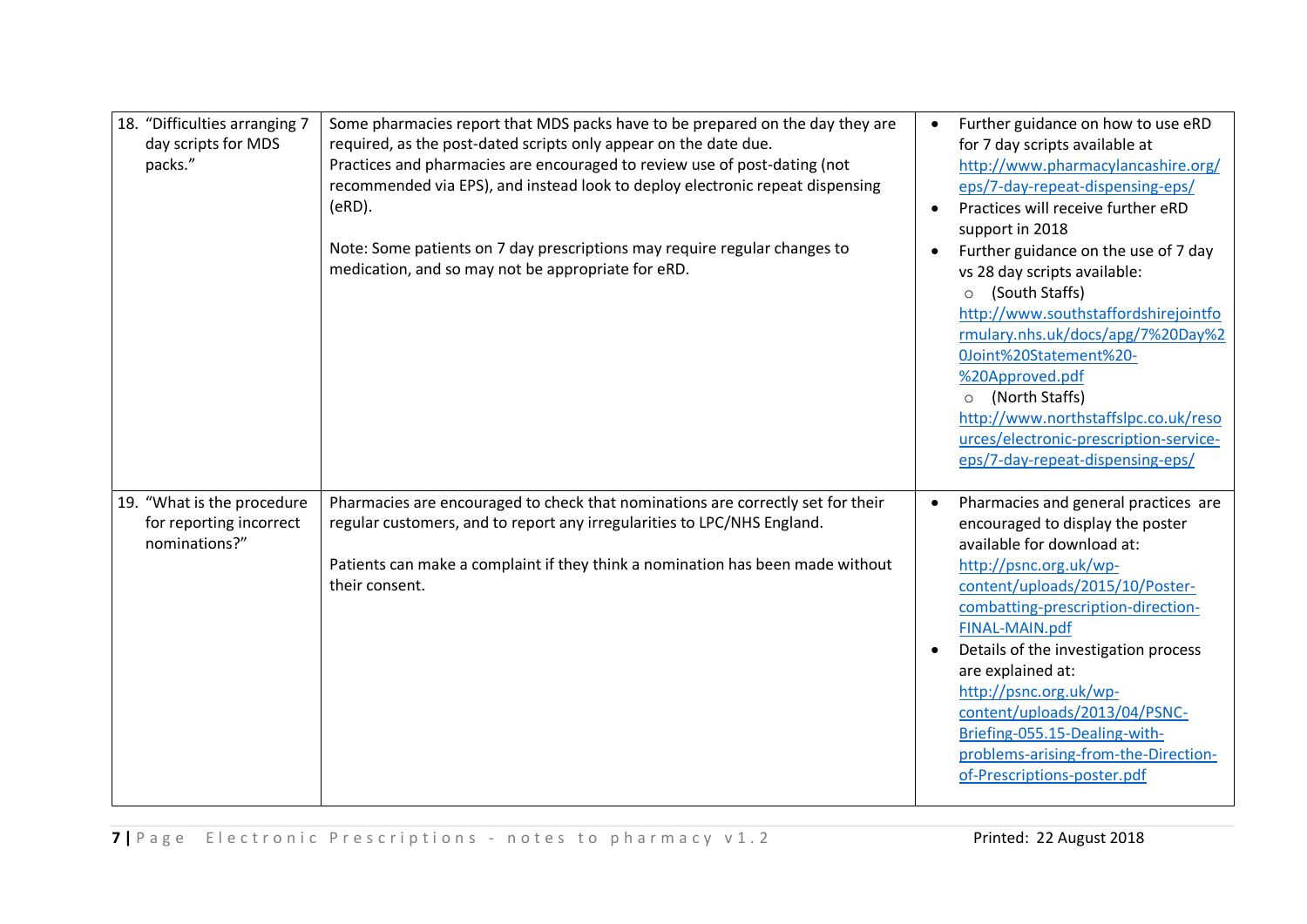| 20. "The practice complains<br>that we are not passing<br><b>Clinical Messages onto</b><br>Patients"                                                                              | Release 2 of the Electronic Prescription Service has considerably reduced the flow<br>of paper between the prescriber and the patient, so supplementary information<br>must be passed on to patients via alternative routes.<br>Pharmacy teams and local GPs should work together so that all parties agree how<br>non-routine clinical (patient specific regarding medication) information will be<br>communicated from the GP to the patient via the pharmacy team.<br>Historically, the right-hand side of a paper prescription form was used by<br>prescribers to communicate information such as; non-routine clinical information,<br>review dates for patients, an order form for repeat medication and to promote the<br>prescriber's practice, for example, clinic opening and closing times as well as<br>advertising services such as 'flu clinics'.<br>However, there is growing concern that the right-hand side of a prescription is not<br>always the best option for prescribers to pass on non-routine clinical information<br>to patients. This is because some pharmacists do not automatically see the right-<br>hand side of a prescription on their computer screens and can only do so by<br>printing out a dispensing token, which is a practice that is currently being reduced<br>in pharmacy as we move towards a paperless NHS. In addition, the dispensing<br>systems do not always print out the information on the right-hand sides of a<br>prescription in an easy to read format, so key information can get lost or hidden. | Pharmacies are encouraged to review<br>$\bullet$<br>the guidance at:<br>http://psnc.org.uk/dispensing-<br>supply/eps/dispensing-in-eps-release-<br>2/eps-supplementary-clinical-<br>information/<br>and agree a local process with the<br>practices to clarify the process that<br>will be implemented to ensure the<br>effective relay of clinical messages to<br>the patient. |
|-----------------------------------------------------------------------------------------------------------------------------------------------------------------------------------|---------------------------------------------------------------------------------------------------------------------------------------------------------------------------------------------------------------------------------------------------------------------------------------------------------------------------------------------------------------------------------------------------------------------------------------------------------------------------------------------------------------------------------------------------------------------------------------------------------------------------------------------------------------------------------------------------------------------------------------------------------------------------------------------------------------------------------------------------------------------------------------------------------------------------------------------------------------------------------------------------------------------------------------------------------------------------------------------------------------------------------------------------------------------------------------------------------------------------------------------------------------------------------------------------------------------------------------------------------------------------------------------------------------------------------------------------------------------------------------------------------------------------------------------------------------|---------------------------------------------------------------------------------------------------------------------------------------------------------------------------------------------------------------------------------------------------------------------------------------------------------------------------------------------------------------------------------|
| 21. "If some items on the<br>EPS script are not in<br>stock, can those in<br>stock be issued, but the<br>others returned to the<br>spine for another<br>pharmacy to<br>dispense?" | It is not possible to split the dispensing of items on an electronic prescription form<br>between different pharmacies. This is the same as the arrangements for paper<br>prescriptions. If the patient requires all medicines urgently and is not willing to<br>accept an owing note, an option is to return the electronic prescription to the<br>Spine and provide the patient with a dispensing token so that their electronic<br>prescription can be accessed at another EPS R2 enabled pharmacy.                                                                                                                                                                                                                                                                                                                                                                                                                                                                                                                                                                                                                                                                                                                                                                                                                                                                                                                                                                                                                                                        | There is more guidance available at:<br>$\bullet$<br>http://psnc.org.uk/dispensing-<br>supply/eps/dispensing-in-eps-release-<br>2/eps-dispensing-faqs/                                                                                                                                                                                                                          |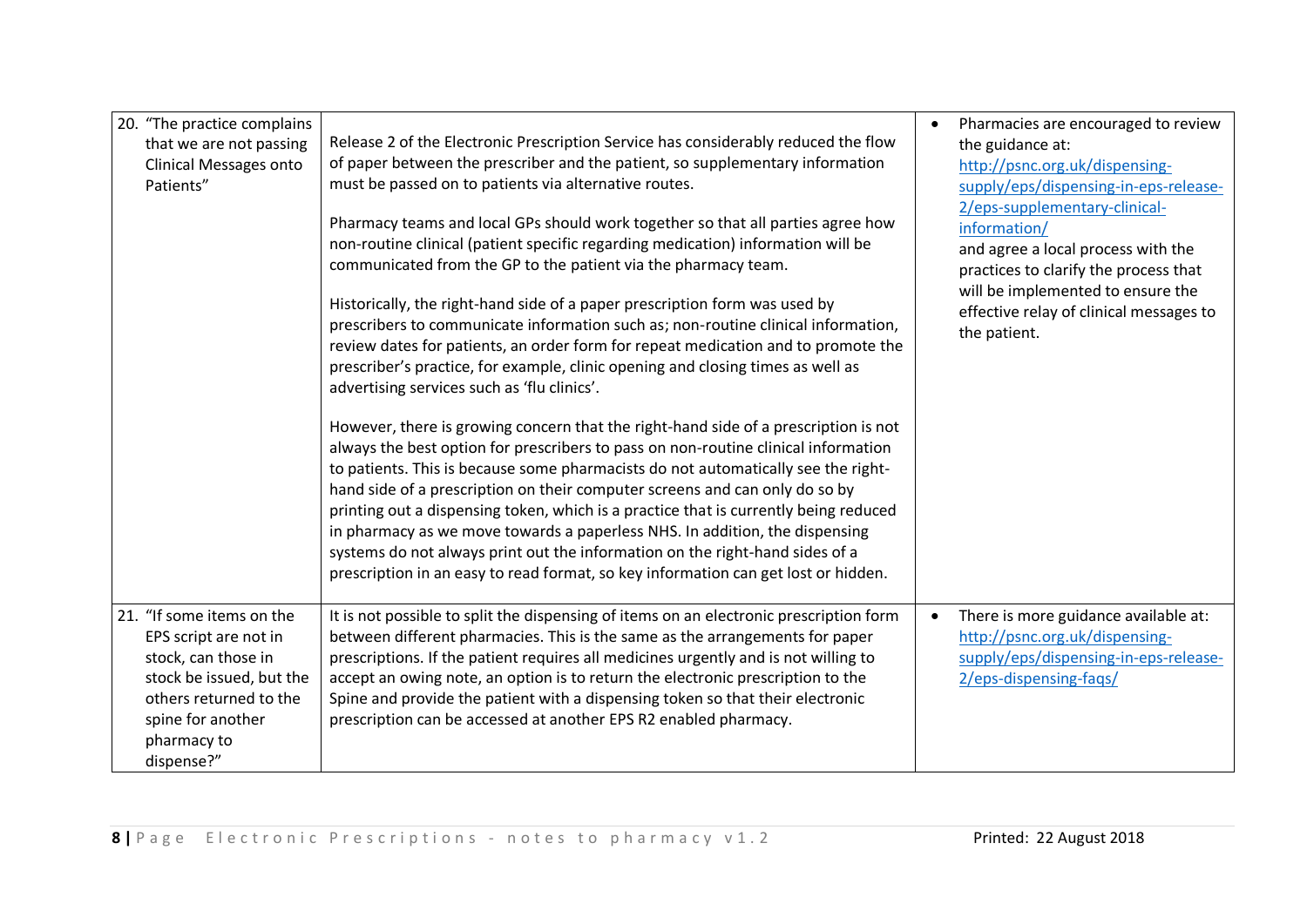| 22. "How do we locate a<br>missing EPS<br>prescription?" | All signed scripts are recorded on the Spine, showing the status and nominated<br>pharmacy.<br>The Tracker can be used to identify all the outstanding prescriptions on the Spine<br>for the pharmacy; PSNC provide a useful guide on how to use the Tracker to locate<br>missing prescriptions.<br>Occasionally the pharmacy may not be able to download a script due to a<br>'Prescriptions with another dispenser' issue, i.e. where Tracker says with Pharmacy<br>A but the Pharmacy A system cannot pull it down and says with another dispenser.<br>Pharmacy A should contact their IT supplier, provide them with the Barcode and<br>request they contact NHS Digital to get the prescription "Re-Set".<br>Note: The re-set process removes the nomination, so the pharmacy will need the<br>barcode to pull it once re-set, as a normal nominated prescription download will<br>not pull it down. | Further details and a recommend<br>process are available at<br>http://psnc.org.uk/dispensing-<br>supply/eps/contingency-<br>arrangements/locating-a-missing-eps-<br>prescription/<br>Some pharmacies are using the SCR<br>viewer to check when a prescription<br>was last created; if it is not an EPS R2<br>script as shown on the tracker, it will<br>be a printed FP10.<br>The Prescription Tracker is normally<br>used to track EPS R2 scripts, but the<br>search can be amended to show all<br>prescriptions if required. |
|----------------------------------------------------------|-----------------------------------------------------------------------------------------------------------------------------------------------------------------------------------------------------------------------------------------------------------------------------------------------------------------------------------------------------------------------------------------------------------------------------------------------------------------------------------------------------------------------------------------------------------------------------------------------------------------------------------------------------------------------------------------------------------------------------------------------------------------------------------------------------------------------------------------------------------------------------------------------------------|--------------------------------------------------------------------------------------------------------------------------------------------------------------------------------------------------------------------------------------------------------------------------------------------------------------------------------------------------------------------------------------------------------------------------------------------------------------------------------------------------------------------------------|
| <b>Controlled Drugs</b>                                  | The Future of EPS<br>GP practices will soon be able to send Schedule 2 and 3 Controlled Drugs (CDs)<br>electronically using the Electronic Prescription Service (EPS). This will include all<br>Schedule 2 and 3 CDs, except for instalment FP10MDA prescriptions.<br>Testing is underway with several pilot practices in London and North-West<br>England.                                                                                                                                                                                                                                                                                                                                                                                                                                                                                                                                               | Further information is available at:<br>$\bullet$<br>https://digital.nhs.uk/article/7722/Im<br>portant-notice-Schedule-2-and-3-<br>Controlled-Drugs-and-Electronic-<br><b>Prescription-Service</b><br>A notification letter was circulated in<br>September 2017, explaining the steps<br>to be taken to raise awareness:<br>https://digital.nhs.uk/binaries/conten<br>t/assets/legacy/word/b/8/controlled<br>drugs and eps -<br>update for nhsba mailout sept 201                                                              |